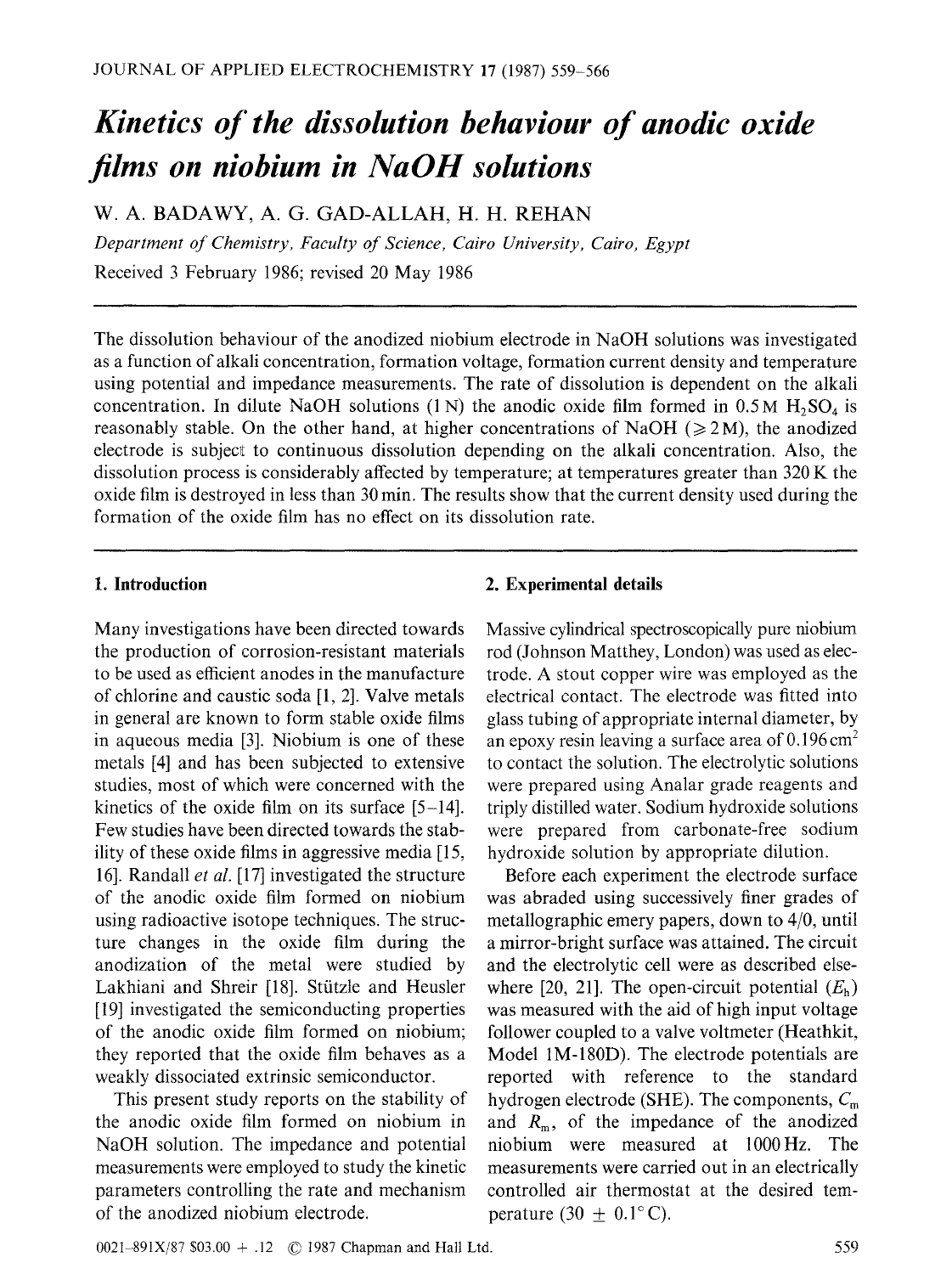

**3. Results and discussion** 

# *3.1. Effect of NaOH concentration on the stability of the anodic oxide film formed on niobium*

An anodic oxide film was formed on niobium at a current density of  $0.501 \text{ mA cm}^{-2}$  up to a formation voltage of 25 V versus SCE in naturally aerated  $0.5 M H_2SO_4$  solution. After the formation of the oxide film, the electrode was washed with triply distilled water and transferred quickly to the sodium hydroxide solution, taking the immersion moment as zero time. Values of  $E<sub>h</sub>$ ,  $C_m$  and  $R_m$  were monitored with time up to about 4 h (until a steady-state was reached). The variation of the electrode potential with time in NaOH solutions is illustrated in Fig. 1. For NaOH concentrations less than 1 M, the steadystate potential of the anodized electrode after the 4 h measurement period was not very different from the initial potential, indicating that the oxide film is stable up to this concentration. At higher concentrations of NaOH ( $C_{\text{NaOH}} \geq 2 \text{ M}$ )



the electrode potential becomes more negative with time, indicating that the oxide film is subject to a continuous dissolution. The steadystate potential obtained in these solutions  $({\sim} -1.2V)$  is about the same as that of the abraded electrode  $(-1.15 \text{ V})$  (see Fig. 1a). Consequently, the most probable dissolution reaction for the anodic oxide film in the aggressive NaOH solutions ( $C_{\text{NaOH}} \ge 2$ M) may be written as

 $3Nb<sub>2</sub>O<sub>5</sub> + 6OH^- = 6NbO<sub>3</sub><sup>-</sup> + 3H<sub>2</sub>O$  (1)

$$
6NbO_3^- + 2OH^- = Nb_6O_{19}^{8-} + H_2O \qquad (2)
$$

$$
3Nb_2O_5 + 8OH^- = Nb_6O_{19}^{8-} + 4H_2O \qquad (3)
$$

The plots of reciprocal capacitance,  $C_m^{-1}$ , against time (Fig. 2) are in good agreement with the potential measurements. The plot of steady-state potential,  $(E_h)_{ss}$ , versus the logarithm of the concentration of NaOH shown in Fig. lb illustrates clearly the two concentration regions; i.e. below a concentration of 1 M NaOH a very good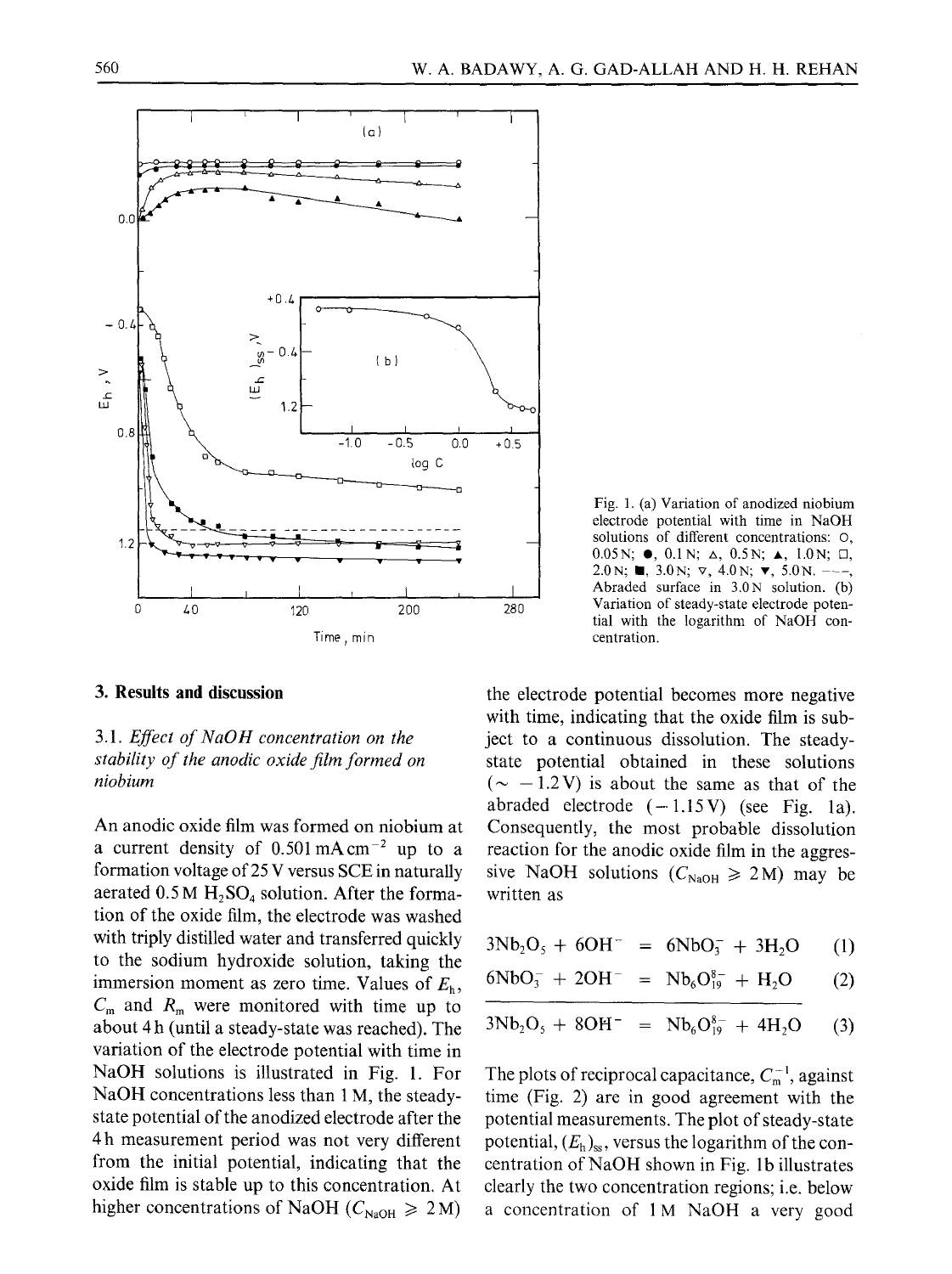

Fig. 2. Variation of reciprocal capacitance of anodized niobium electrode with time in NaOH solutions of different concentrations: O, 0.05N;  $\bullet$ , 0.1N;  $\Delta$ , 1.0N;  $\Delta$ , 2.0N;  $\Box$ ,  $3.0\,\text{N}; \blacksquare, 4.0\,\text{N}.$ 

stability of the anodic oxide film is achieved, whereas at concentrations above 1.0 M the oxide film dissolves. The rate of dissolution is proportional to the concentration of the dissolving medium, the formation voltage and the conditions of the surface  $[22]$ . As the OH<sup>-</sup> ion concentration increases, the probability of its incorporation within the oxide film increases and hence the structure of the film is affected. The incorporation of species into the oxide film was observed by Randall *et al.* [17] to increase with increase of the electrolyte concentration. This remarkable effect is reflected in the measured capacitance, potential and resistance of the electrode. The change in the interference colour of the surface observed during film dissolution is an indication of the variation of the thickness of the oxide film during measurement [23]. A similar behaviour of film thinning in NaOH ( $C_{\text{NaOH}} >$ 1 M) was also observed for anodized zirconium [22]. The slight shift of potential towards more positive values together with the increase of  $C_m^{-1}$ with time at lower concentrations of  $OH^-$  ions  $(C_{\text{NaOH}} < 1 \text{M})$  may be attributed to the film thickening due to adsorption of  $OH^-$  ions as was observed for anodized zirconium [22].

# 3.2. *Effect of formation voltage on the dissolution behaviour of the anodic oxide film on niobium*

The oxide films were formed as previously described at a current density of  $0.501$  mA cm<sup>-2</sup> in  $0.5 M H_2SO_4$  up to polarizations of 2, 25, 40 and 60V versus SCE. After each polarization interval the electrode was rinsed with triply distilled water and transferred immediately to the impedance cell containing the dissolution medium (3 M NaOH solution). The potential, capacitance and resistance of the electrode were measured during the dissolution process over a period of more than 4 h until a steady-state was reached. The relations between  $C_{m}^{-1}$  and  $E_{h}$ against time are illustrated in Figs 3 and 4. Fig. 3a shows that the capacitance of the oxide film increases with time, and since the values of  $C_{m}^{-1}$ could be taken as a measure of the oxide film thickness [24, 25], the extrapolation of  $C<sub>m</sub><sup>-1</sup>$ versus time gives  $1/C_m^0$ , corresponding to the initial film thickness at the specified formation voltage. The initial oxide film thickness,  $1/C_m^0$ , depends on the formation voltage, whereas the steady-state reciprocal capacitance,  $(1/C_m)_{ss}$ ,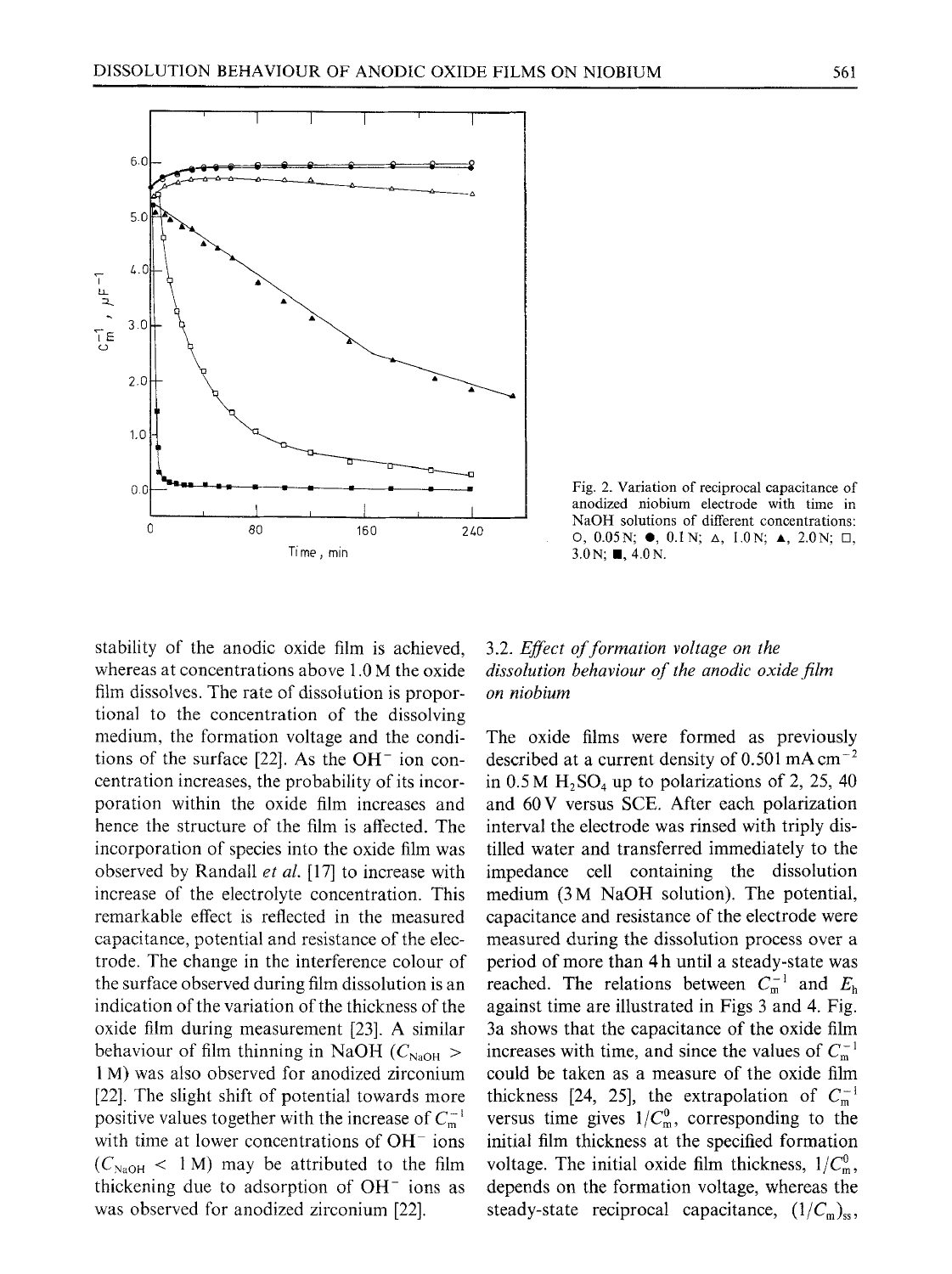

Fig. 3. (a) Variation of reciprocal capacitance of anodized niobium electrode at different formation voltages with time in 3.0 N NaOH solution:  $\circ$ ,  $60 \text{ V}$ ;  $\bullet$ ,  $40 \text{ V}$ ;  $\circ$ , 25V; A, 2V. (b) Initial and steady-state reciprocal capacitance as a function of formation voltage (FV).

measured after 4 h from immersion is less dependent. The variation of  $1/C_m^0$  and  $1(1/C_m)_{ss}$  with formation voltage is illustrated in Fig. 3b. As can be seen,  $1/\overline{C_m^0}$  varies linearly with formation voltage as previously reported [3], which means that the thickness of the film formed on niobium in  $0.5 M H_2SO_4$  at the specified conditions is a linear function of the formation voltage used. This linear variation may be represented as

$$
1/C_{\rm m}^0 = \alpha V_{\rm F} + \beta
$$

where  $\alpha$  represents the rate of variation of the initial film thickness with the formation voltage and  $\beta$  is a constant depending on the electrolyte and its concentration (representing the thickness of the naturally formed oxide film on niobium).



Fig. 4. (a) Variation of anodized niobium electrode potential at different formation voltages with time in 3.0N NaOH solution:  $\circ$ ,  $60 \text{ V}$ ;  $\bullet$ ,  $40 \text{ V}$ ;  $\triangle$ ,  $25 \text{ V}$ ;  $\triangle$ ,  $2 \text{ V}$ . (b) Initial and steady-state potential as a function of formation voltage (FV).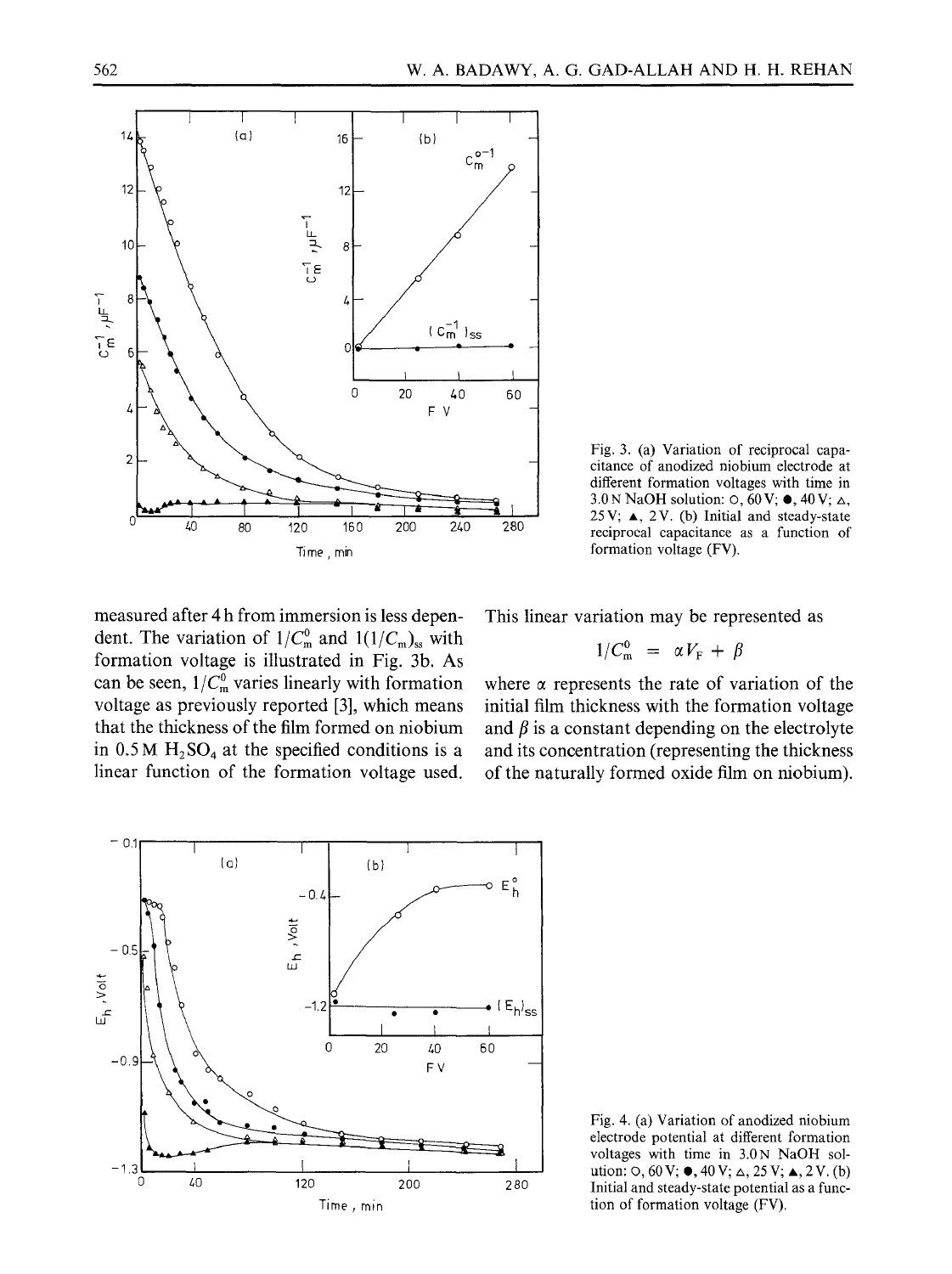

Fig. 5. (a) Variation of reciprocal capacitance of anodized niobium electrode with time at different current densities in 2.0N NaOH solution: O, 0.0501 mA cm<sup>-2</sup>;  $\bullet$ , 0.501 mAcm<sup>-2</sup>;  $\Delta$ , 5.01 mA  $cm^{-2}$ . (b) Variation of resistance with time.

In the present measurements  $\alpha$ , i.e.  $d(1/C_m^0)/dV_F$ , was found to be  $0.23 \mu F^{-1} V^{-1}$ , whereas  $\beta$  was  $-0.4~\mu F^{-1}$ .

The constancy of the values of  $(1/C_m)_{ss}$ obtained, whatever the formation voltages used, indicates that the steady-state capacitance is independent of the formation voltage. The values obtained were identical to those measured on an abraded niobium electrode. This indicates that the nature of the remaining surface at the steady-state is more or less the same whatever the formation voltage used, and it behaves as if it were a newly abraded surface. The same conclusion may be obtained from the potential measurements shown in Fig. 4a and 4b. These results indicate that the dielectric properties of the anodic oxide film formed on niobium are greatly influenced if the anodized electrode is left in concentrated NaOH solution  $(C_{\text{NaOH}} > 1 \text{ M})$ . Resistance measurements are consistent with those of the capacitance and potential and are shown in Figs 3 and 4. These results are in good agreement with those reported earlier for anodized niobium in HC1 solutions [4/.

### 3.3. *Effect of formation current density on the dissolution behaviour of the oxide film*

The effect of formation current density on the rate of dissolution of the oxide film formed in 2 N NaOH solution is presented in Fig. 5a and 5b. As can be seen from these results there is a shift over a wide range of magnitudes (from 0.0501 to 5.01 mA cm<sup>-2</sup>). The measurements of  $C<sub>m</sub>$  (Fig. 5a) and those of  $R<sub>m</sub>$ , (Fig. 5b) are consistent. This behaviour is in contrast to the behaviour of some other related valve metals, e.g. tungsten in  $H_2SO_4$ solution [21]. It is well known that increase of the formation current density increases the number of defects in the anodic oxide films formed on most valve metals [3, 26]. In the present measurements the use of high current density has no effect on the rate of oxide film dissolution, (cf. Fig. 5a, 5b). This means that the increased current density has no pronounced effect on the rate of dissolution of the anodic oxide film formed on niobium. The rate of dissolution depends considerably on the aggressiveness and active chemical attack of the NaOH solution ( $C_{\text{NaOH}} > 1$  M) to the oxide film (cf. Figs 1, 2).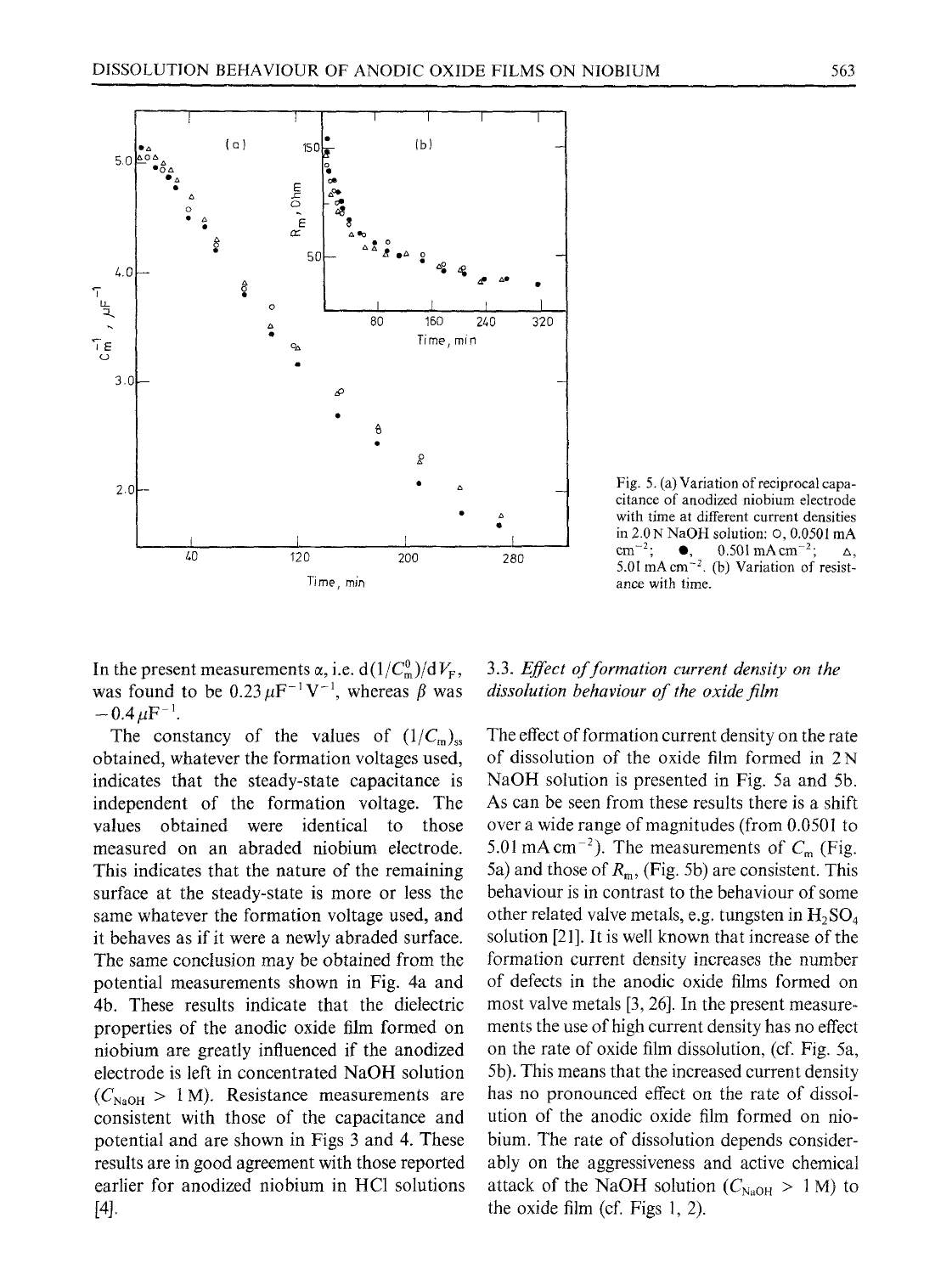

of anodized niobium electrode with time at different temperatures in 2.0N NaOH solution: O, 293 K;  $\bullet$ , 303 K;  $\triangle$ , 313 K;  $\triangle$ , 323K.

Fig. 6. Variation of reciprocal capacitance

# 3.4. *Effect of temperature on the rate of dissolution of the oxide film formed on niobium*

A niobium electrode was anodized as previously described up to a formation voltage of 25V versus SCE. The rate of dissolution of the formed oxide films was recorded at different temperatures via capacitance and resistance measurements in 2 N NaOH solution. The effect of temperature on the dissolution behaviour of the anodized niobium electrode is illustrated in Figs 6 and 7. As shown in Fig. 6,  $C_m^{-1}$  decreases as the temperature increases. At low temperatures ( $T \le 293 \text{ K}$ ) the rate of dissolution of the oxide film is very low (cf. Table 1). As the temperature increases the rate of dissolution increases. For each temperature in all measurements an inflection in the  $C_m^{-1}$  versus time relation is obtained, The inflection time decreases as the temperature increases. At higher temperatures (more than 320K) the oxide film

*Table 1. Variation of the dissolution rate with temperature in 2 M NaOH solution* 

| T(K) |        | $\beta_1 \times 10^3$ ( $\mu$ F <sup>-1</sup> min <sup>-1</sup> ) $\beta_2 \times 10^3$ ( $\mu$ F <sup>-1</sup> min <sup>-1</sup> ) |
|------|--------|-------------------------------------------------------------------------------------------------------------------------------------|
| 293  | 2.50   | 5.01                                                                                                                                |
| 303  | 15.00  | 6.25                                                                                                                                |
| 313  | 26.20  | 8.12                                                                                                                                |
| 323  | 150.00 |                                                                                                                                     |

dissolves completely in less than 30 min and the second segment of the relation becomes parallel to the time axis. The values of  $C_m^{-1}$  are comparable with those obtained for the abraded niobium surface in the same solution. The relation between the rate of dissolution represented by  $d(1/C_m/dt)$  and  $1/T$  gives straight lines (Arrhenius plots) corresponding to the first and the second segments of the  $1/C<sub>m</sub>$  versus time relations at different temperatures (Fig. 8). From the slopes of these lines the activation energy of the dissolution process may be calculated as

2.303R[d(log  $\beta_1$ )/d(1/T)] = 114.8 kJ mol<sup>-1</sup>

and

$$
2.303R[d(\log \beta_2)/d(1/T)] = 19.1 \,\mathrm{kJ\,mol^{-1}}
$$

The two different values obtained from the two segments indicate that the effect of temperature on the dissolution of anodized niobium is a complicated parameter which needs further investigation.

#### **4. Conclusion**

The anodic oxide films formed on niobium in  $0.5 M H<sub>2</sub>SO<sub>4</sub>$  are stable in dilute NaOH solutions ( $C_{\text{NaOH}} \le 1$  M). At higher concentrations of NaOH ( $C_{\text{NaOH}} \ge 2$  M) the oxide film is subject to continuous dissolution, the rate being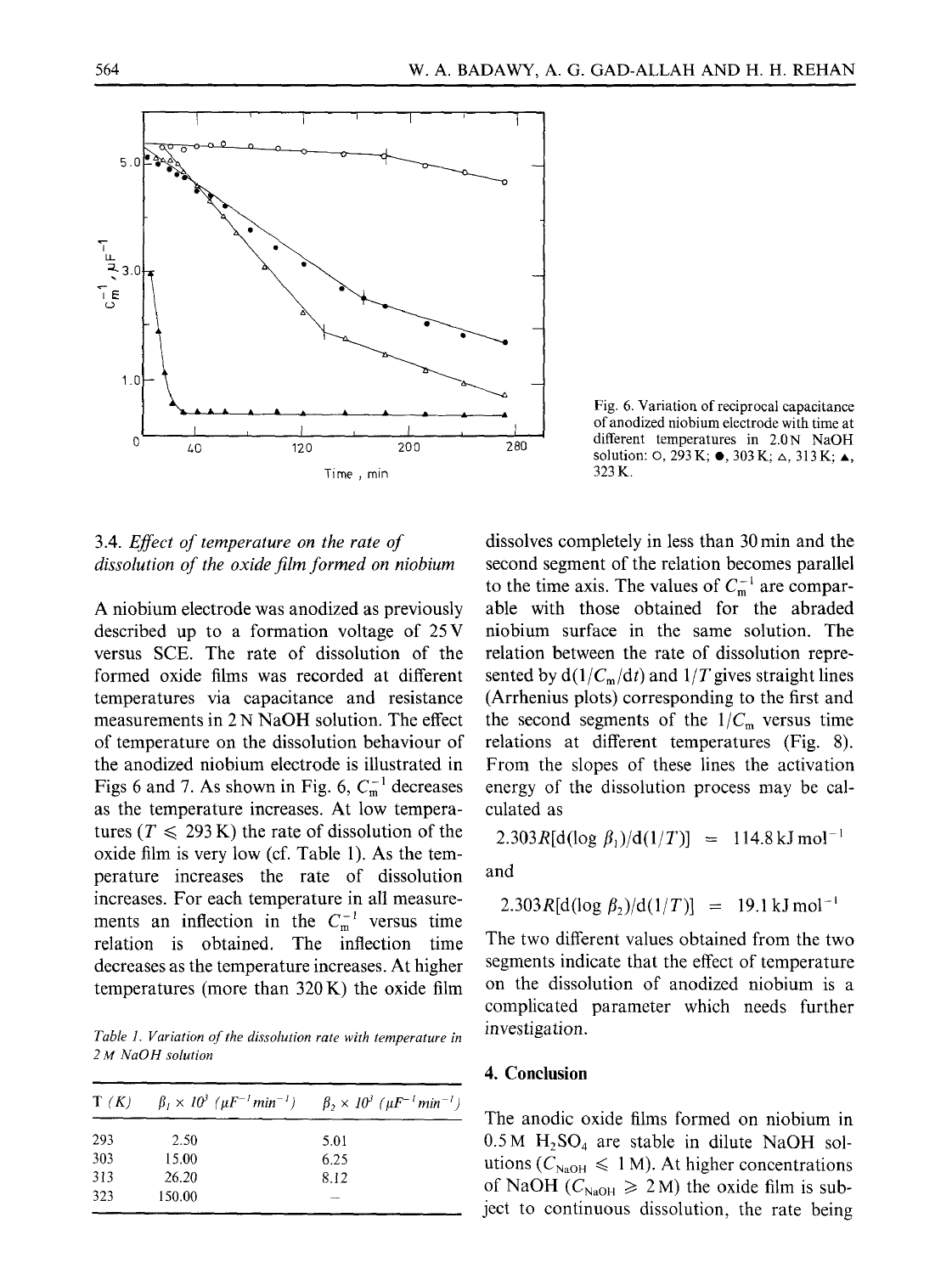

Fig. 7. Variation of resistance of anodized niobium electrode with time at different temperatures in 2.0 N NaOH solution: O,  $293K$ ;  $\bullet$ , 303K;  $\triangle$ , 313K;  $\triangle$ , 323K.

dependent on the alkali concentration. The thickness of the oxide film formed on niobium is dependent on the formation voltage, whereas the rate of its dissolution is independent of this factor. The current density used during the



Fig. 8. Variation of the logarithm of the rate of dissolution of anodized niobium electrode with the reciprocal of the absolute temperature in 2.0N NaOH solution.

formation of the oxide film has no effect on its dissolution rate. The dissolution process is greatly affected by temperature and at temperatures more than 320K the oxide film is destroyed in less than 30 min.

#### **Acknowledgement**

The authors would like to thank Professor Dr M. M. Abou-Romia for continuous support and fruitful discussions.

#### **References**

- [1] O. De Nora, *Chem. Ing. Tech.* 42 (1970) 222.
- S. Trasatti, 'Electrodes of Conductive Metallic Oxides', Part B, Elsevier, Amsterdam (1980) Chap. 11.
- [3] L. Young, 'Anodic Oxide Films', Academic Press, London (1961).
- [4] M, S. El-Basiouny and A. M. Bekheet, *Br. Corros. J.*  15 (1980) 89.
- [5] M. J. Joncich and L. S. Stewart, *J. Electrochem. Soc.* 112 (1965) 717.
- [6] M. Pourbaix, 'Atlas of Electrochemical Equilibria in Aqueous Solutions', Pergamon Press (1966).
- [7] D. Piron and Ken Nobe, *Corros. NACE* **25** (1969) 67.<br>[8] K. E. Z. Heusler, *Metalik* **61** (1970) 828.
- [8] K.E.Z. Heusler, *Metalik* 61 (1970) 828.
- [9] A.D. Davydov, V. D. Kashcheev and A. N. Kamkin, *Elektrokhimiya* 8 (1972) 282.
- [10] S. Iseki, K. Ohashi and S. Nagaura, *Electrochim. Acta* 17 (1972) 2239.
- [11] O.A. Omel'Chenko and Ya. S. Gorodetskii, *Zasch. Met.* ll (1975) 466.
- [12] L. A. Kamel, N. Shawky and H. M. Sammour, *Egypt Acad. Sci.* 29 (1976) 1.
- [13] *Idem, ibid.* 29 (1976) 7.
- [14] R. Badar, G. Bouyssoux and M. Romand, *Mat. Res. Bull.* 11 (1976) 525.
- [15] A. Ya. Shatalov, T. P. Bondareva and L. E. Tsygankous, *J. AppL Chem. USSR* 36 (1963) 561.